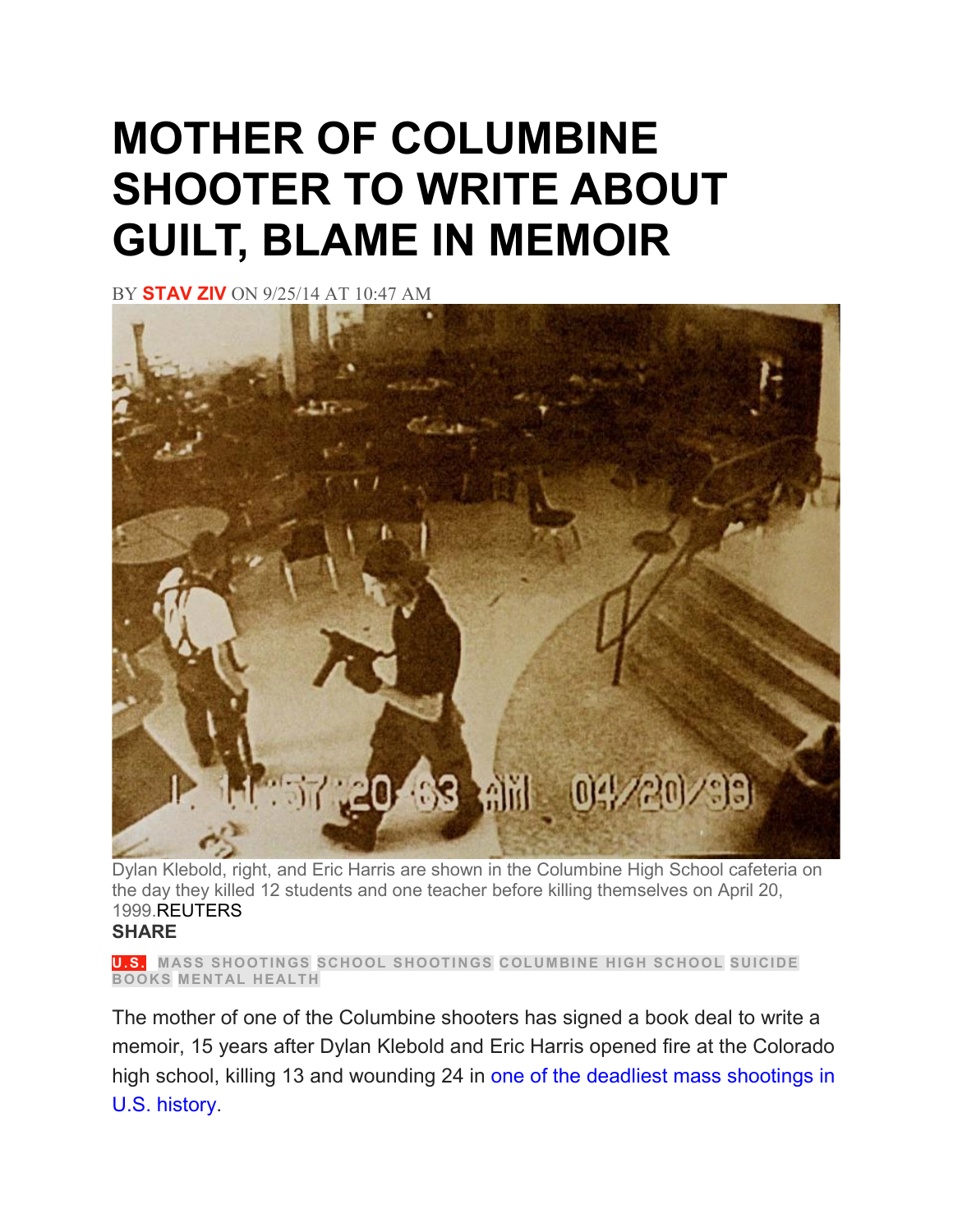Susan Klebold plans to confront the "indescribable grief and shame" she has experienced since the shootings, The [Associated](http://bigstory.ap.org/article/50fd09641ab6440085f715c8b7ec9078/mother-columbine-shooter-has-book-deal) Press reports. Crown Publishing acquired the book, whose title and publication date are yet to be determined.

Shooting rampages at Connecticut's Sandy Hook Elementary School, the University of California, Santa Barbara, Seattle Pacific University and other places prompted Klebold to share her story, according to a press [release](http://crownpublishing.com/news/susan-klebold-memoir-published-crown/#.VCQs0vldWVM) Crown Publishing put out Tuesday.

"Klebold has shielded herself from nothing, exhaustively exploring the depths of her memories, interviewing family members and friends, combing through her journals, and meeting with countless mental health experts," says the release, to try "to understand how her child could have hurt so many—without her ever recognizing anything was wrong."

In 1999, *Newsweek* writer Sharon Begley grappled with the complex reasons the shootings took place. They were an "event of extreme national trauma" that still haunted the nation on the 15th anniversary earlier this year, *Newsweek* editor Rob Verger wrote.

Klebold has previously spoken publicly about her son's involvement in the shooting. "Dylan did not do this because of the way he was raised," she told *[New](http://www.nytimes.com/2004/05/15/opinion/columbine-parents-of-a-killer.html) York Times* [columnist](http://www.nytimes.com/2004/05/15/opinion/columbine-parents-of-a-killer.html) David Brooks in 2004. "He did it in contradiction to the way he was raised."

With her husband, Tom, she talked to Andrew Solomon for his 2012 book *[Far](http://andrewsolomon.com/books/far-from-the-tree/) [From](http://andrewsolomon.com/books/far-from-the-tree/) the Tree*, about parents who raise abnormal or exceptional children. In an essay in *O—The Oprah [Magazine](http://www.oprah.com/world/Susan-Klebolds-O-Magazine-Essay-I-Will-Never-Know-Why)* in 2009, Klebold addressed what it felt like to be accused of bearing some of the responsibility for the shootings. "I was widely viewed as a perpetrator or at least an accomplice since I was the person who had raised a 'monster,'" [Klebold](http://www.oprah.com/world/Susan-Klebolds-O-Magazine-Essay-I-Will-Never-Know-Why) wrote in *O*. "Our elected officials stated publicly that bad parenting was the cause of the massacre."

A Pew [Research](http://www.people-press.org/2000/04/19/a-year-after-columbine-public-looks-to-parents-more-than-schools-to-prevent-violence/) Center report in April 2000 found that shortly after the shootings occurred 85 percent of Americans said it was the parents' responsibility to prevent potential perpetrators from going on shooting rampages like the one at Columbine. Nine percent thought it was the school's responsibility. Six out of 10 Americans surveyed the year of the study believed closer scrutiny

of troubled children with "antisocial attitudes" would help prevent future